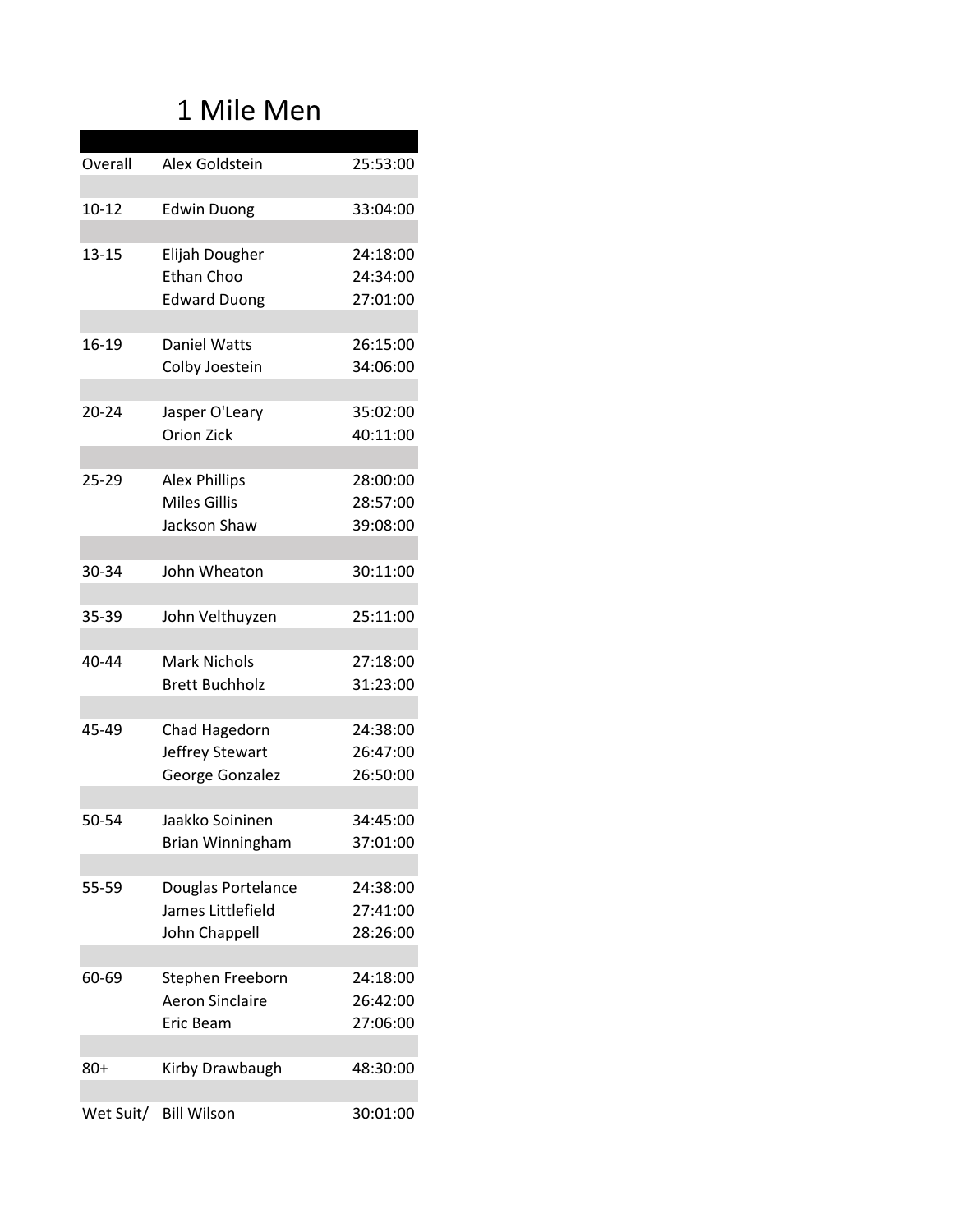| Special | James Ponder | 35:42:00 |
|---------|--------------|----------|
|         | Aditya Pande | 49:51:00 |
|         | Jim Burton   | 31:23:00 |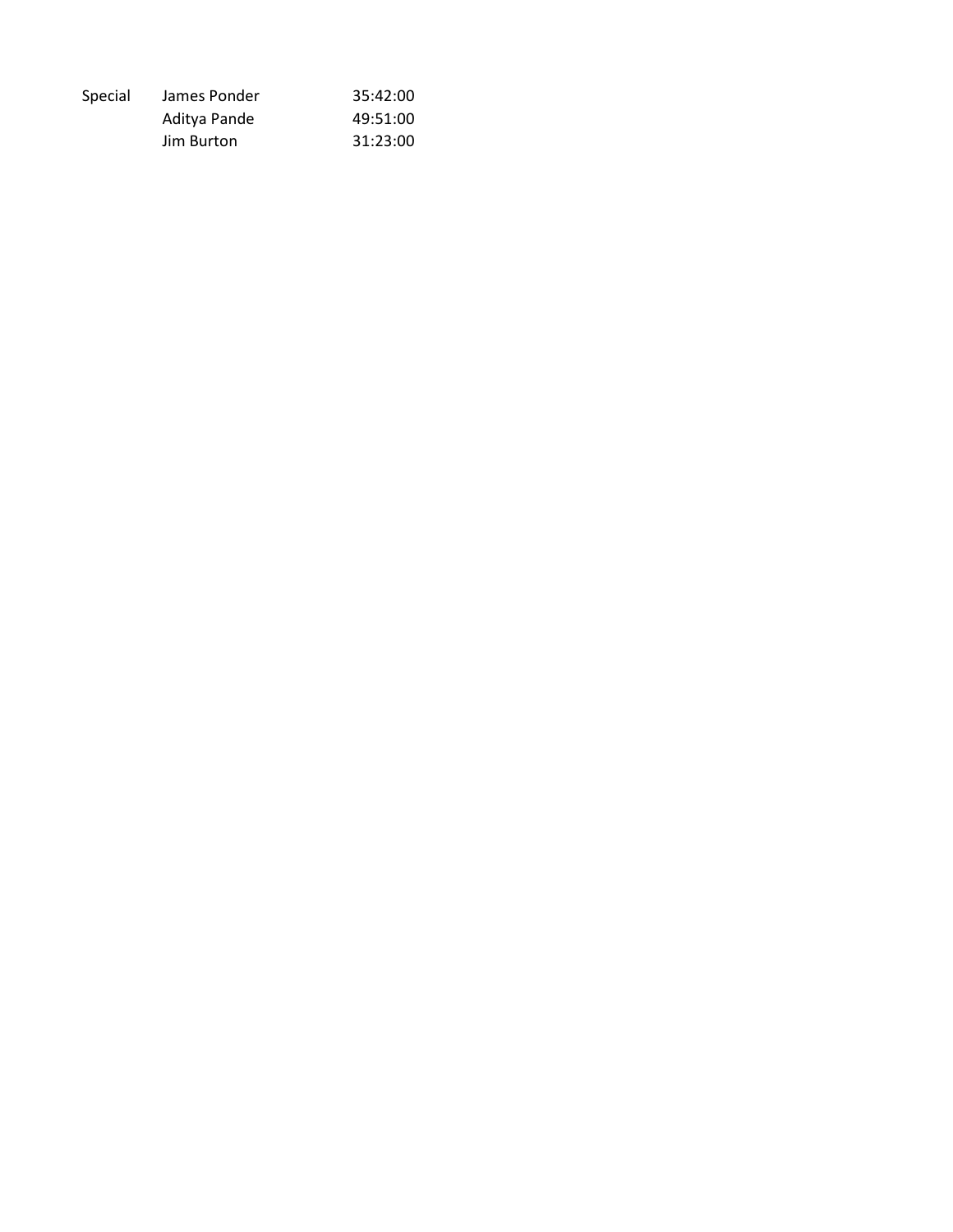# **.5 Mile Men**

| Overall   | Chad Hagedorn            | 11:12    |
|-----------|--------------------------|----------|
|           |                          |          |
| $10 - 12$ | Larson Buchholz          | 16:47    |
|           |                          |          |
| 13-15     | Efrem Fox- Ostenson      | 17:23    |
|           |                          |          |
| 20-24     | Max Willis               | 14:52    |
|           |                          |          |
| 25-29     | <b>Alex Phillips</b>     | 11:50    |
|           | Miles Gillis             | 13:13    |
|           | Peter Munger             | 22:41    |
|           |                          |          |
| 40-44     | <b>Brett Buchholz</b>    | 16:48    |
|           |                          |          |
| 45-49     | Ken Paterson             | 21:13    |
|           |                          |          |
| 50-54     | Jaakko Soininen          | 15:31    |
|           |                          |          |
| 55-59     | James Littlefield        | 11:53    |
|           | Jeff Crombie             | 14:25    |
|           | John Scearce             | 18:16    |
|           |                          |          |
| 60-69     | <b>Aeron Sinclaire</b>   | 12:46    |
|           | <b>Brian Butler</b>      | 15:46    |
|           | <b>Brad Johnson</b>      | 16:47    |
|           |                          |          |
| 70-79     | David Olson              | 16:54    |
|           | Denis Hattemer           | 22:52    |
|           | <b>Robert Munger</b>     | 23:51    |
|           |                          |          |
| 80+       | Kirby Drawbaugh          | 21:58    |
|           |                          |          |
| Wet Suit/ | Jeff Stroh               | 15:33    |
| Special   | Neil Hansen              | 16:41    |
|           | <b>Michael Mackinley</b> | 36:53:00 |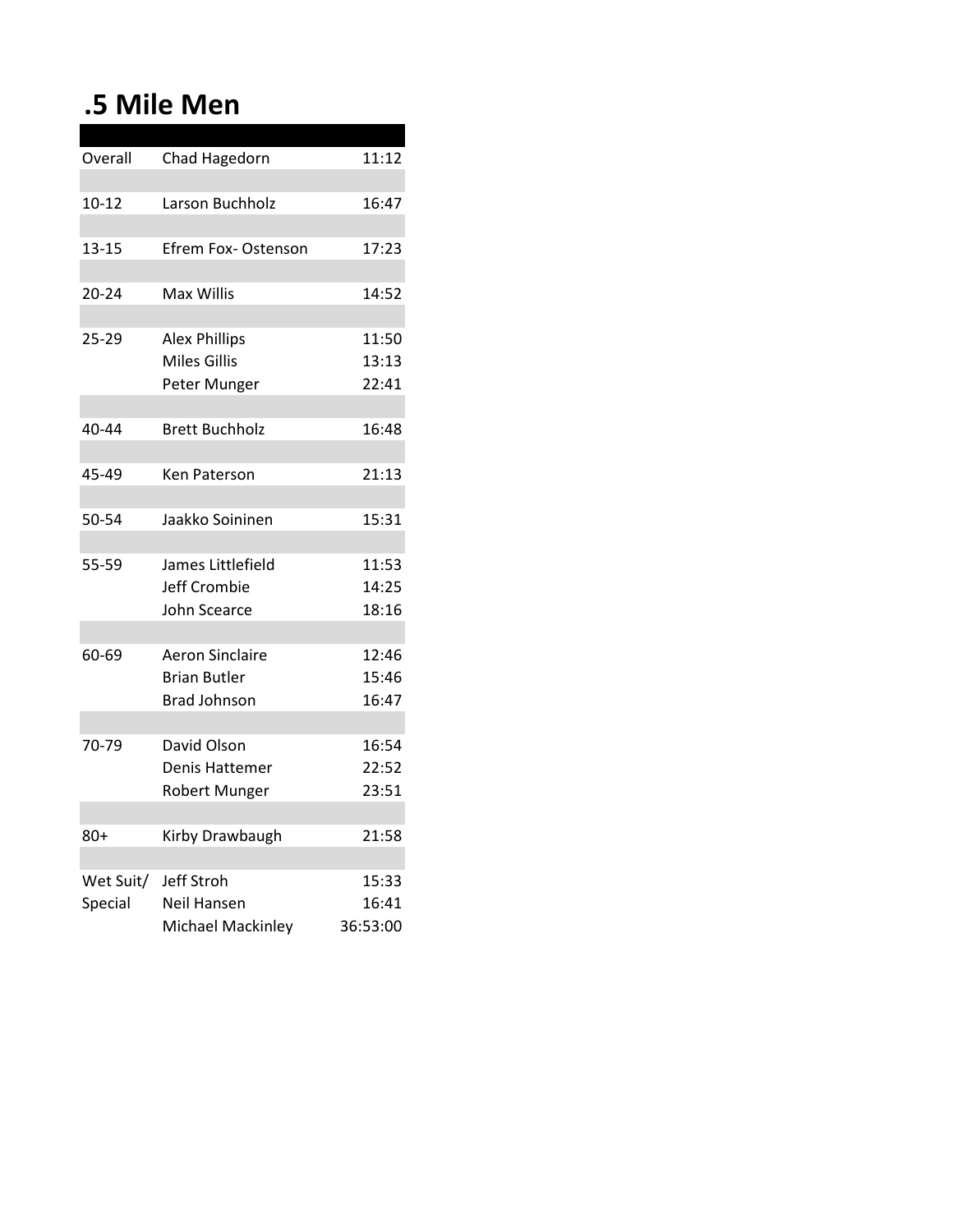### 1 Mile Women

| Amelia Carnell<br>29:56:00<br>16-19<br>25-29<br>Ena Hodzic<br>28:46:00<br>Madeline Cooper<br>34:17:00<br>30-34<br>Jacquelin Braggin<br>24:47:00<br>Amanda Winans<br>27:07:00<br>35-39<br>Lianne Birk<br>27:26:00<br><b>Hannah Gottschall</b><br>27:42:00<br>Sarah Merriman<br>29:58:00<br>40-44<br>Michelle Mcrae<br>24:09:00<br>27:13:00<br>Dang Robertson-Hotter<br>Jen Graves<br>36:08:00<br>45-49<br>Elizabeth Amon<br>29:45:00<br>Julia Bacharach<br>33:16:00<br>Lisa Nelson<br>37:04:00<br>50-54<br>Wendy Van De Sompele<br>26:43:00<br>Maggie Hooks<br>30:00:00<br>Kris Speir<br>30:30:00 |         |               |       |
|--------------------------------------------------------------------------------------------------------------------------------------------------------------------------------------------------------------------------------------------------------------------------------------------------------------------------------------------------------------------------------------------------------------------------------------------------------------------------------------------------------------------------------------------------------------------------------------------------|---------|---------------|-------|
|                                                                                                                                                                                                                                                                                                                                                                                                                                                                                                                                                                                                  | Overall | Kellen Gibson | 23:34 |
|                                                                                                                                                                                                                                                                                                                                                                                                                                                                                                                                                                                                  |         |               |       |
|                                                                                                                                                                                                                                                                                                                                                                                                                                                                                                                                                                                                  |         |               |       |
|                                                                                                                                                                                                                                                                                                                                                                                                                                                                                                                                                                                                  |         |               |       |
|                                                                                                                                                                                                                                                                                                                                                                                                                                                                                                                                                                                                  |         |               |       |
|                                                                                                                                                                                                                                                                                                                                                                                                                                                                                                                                                                                                  |         |               |       |
|                                                                                                                                                                                                                                                                                                                                                                                                                                                                                                                                                                                                  |         |               |       |
|                                                                                                                                                                                                                                                                                                                                                                                                                                                                                                                                                                                                  |         |               |       |
|                                                                                                                                                                                                                                                                                                                                                                                                                                                                                                                                                                                                  |         |               |       |
|                                                                                                                                                                                                                                                                                                                                                                                                                                                                                                                                                                                                  |         |               |       |
|                                                                                                                                                                                                                                                                                                                                                                                                                                                                                                                                                                                                  |         |               |       |
|                                                                                                                                                                                                                                                                                                                                                                                                                                                                                                                                                                                                  |         |               |       |
|                                                                                                                                                                                                                                                                                                                                                                                                                                                                                                                                                                                                  |         |               |       |
|                                                                                                                                                                                                                                                                                                                                                                                                                                                                                                                                                                                                  |         |               |       |
|                                                                                                                                                                                                                                                                                                                                                                                                                                                                                                                                                                                                  |         |               |       |
|                                                                                                                                                                                                                                                                                                                                                                                                                                                                                                                                                                                                  |         |               |       |
|                                                                                                                                                                                                                                                                                                                                                                                                                                                                                                                                                                                                  |         |               |       |
|                                                                                                                                                                                                                                                                                                                                                                                                                                                                                                                                                                                                  |         |               |       |
|                                                                                                                                                                                                                                                                                                                                                                                                                                                                                                                                                                                                  |         |               |       |
|                                                                                                                                                                                                                                                                                                                                                                                                                                                                                                                                                                                                  |         |               |       |
|                                                                                                                                                                                                                                                                                                                                                                                                                                                                                                                                                                                                  |         |               |       |
|                                                                                                                                                                                                                                                                                                                                                                                                                                                                                                                                                                                                  |         |               |       |
|                                                                                                                                                                                                                                                                                                                                                                                                                                                                                                                                                                                                  |         |               |       |
|                                                                                                                                                                                                                                                                                                                                                                                                                                                                                                                                                                                                  |         |               |       |
|                                                                                                                                                                                                                                                                                                                                                                                                                                                                                                                                                                                                  |         |               |       |
| 55-59<br>37:20:00<br><b>Betty Solero</b>                                                                                                                                                                                                                                                                                                                                                                                                                                                                                                                                                         |         |               |       |
| Lori Hughes<br>48:27:00                                                                                                                                                                                                                                                                                                                                                                                                                                                                                                                                                                          |         |               |       |
| Karen Wolf                                                                                                                                                                                                                                                                                                                                                                                                                                                                                                                                                                                       |         |               |       |
| 60-69<br>29:59:00<br>Karen Buttram                                                                                                                                                                                                                                                                                                                                                                                                                                                                                                                                                               |         |               |       |
| 34:35:00<br>Diane Shaw<br>39:07:00                                                                                                                                                                                                                                                                                                                                                                                                                                                                                                                                                               |         |               |       |
|                                                                                                                                                                                                                                                                                                                                                                                                                                                                                                                                                                                                  |         |               |       |
| Wet Suit/<br>Joie Hartley<br>29:12:00                                                                                                                                                                                                                                                                                                                                                                                                                                                                                                                                                            |         |               |       |
| Special<br>Meghan Conklin<br>29:16:00                                                                                                                                                                                                                                                                                                                                                                                                                                                                                                                                                            |         |               |       |
| Larisa Sanchez<br>30:24:00                                                                                                                                                                                                                                                                                                                                                                                                                                                                                                                                                                       |         |               |       |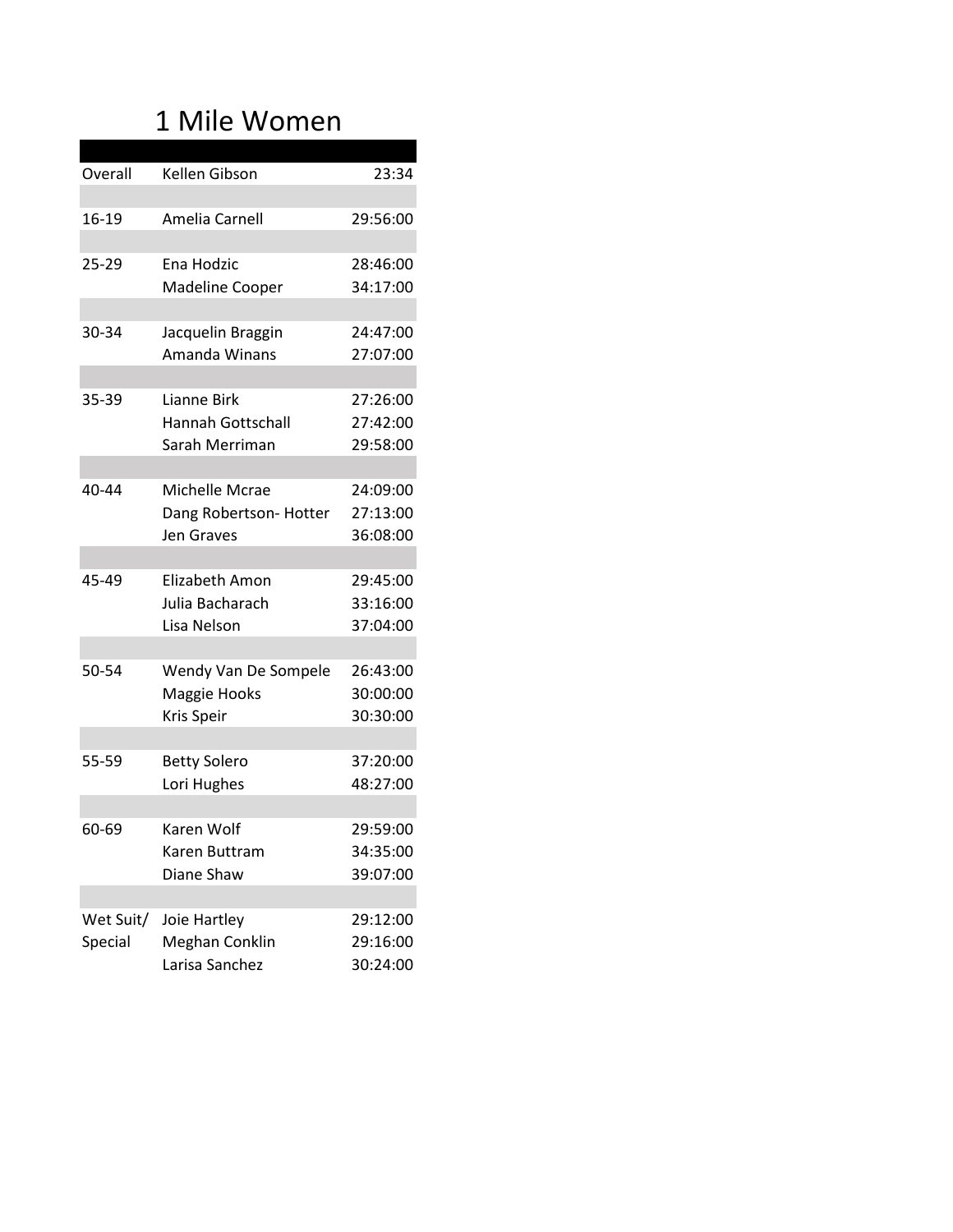### **.5 Mile Women**

| Overall   | Kellen Gibson            | 10:20 |
|-----------|--------------------------|-------|
|           |                          |       |
| $10 - 12$ | Aliya Ricks              | 15:38 |
|           | Sadie Choo               | 15:40 |
|           | <b>Eleanor Smith</b>     | 15:43 |
|           |                          |       |
| $13 - 15$ | <b>Flora Dougher</b>     | 11:55 |
|           | <b>Ella Carnell</b>      | 13:47 |
|           |                          | 18:22 |
|           | Miriam Cory              |       |
|           |                          |       |
| 16-19     | Sophie Larsen            | 15:26 |
|           | Kyra Macleod             | 17:22 |
|           |                          |       |
| $20 - 24$ | <b>Abigail Merrit</b>    | 15:15 |
|           |                          |       |
| 25-29     | Paige Wartko             | 13:49 |
|           | Madeline Cooper          | 13:49 |
|           | Katarina Ferber          | 16:50 |
|           |                          |       |
| 35-39     | <b>Hannah Gottschall</b> | 12:12 |
|           | Christina Garcia         | 14:01 |
|           | Laura Krughoff           | 14:54 |
|           |                          |       |
| 40-44     | Dana Robertson Halter    | 11:52 |
|           | <b>Jen Graves</b>        | 16:57 |
|           | Rebecca Smith            | 17:09 |
|           |                          |       |
| 45-49     | Christina Crombie        |       |
|           | Julia Bacharach          | 16:51 |
|           |                          | 19:50 |
|           | <b>Heather Ponder</b>    | 20:37 |
|           |                          |       |
| 50-54     | Wendy Van De Sompele     | 11:57 |
|           | Kris Speir               | 14:14 |
|           | Lisa Macleod             | 17:15 |
|           |                          |       |
| 60-69     | Karen Wolf               | 13:49 |
|           | Karen Buttram            | 15:32 |
|           | Sarah Willis             | 16:37 |
|           |                          |       |
| 70-79     | Kaetche Miller           | 18:14 |
|           |                          |       |
|           | Wet Suit/ Amy Cole       | 16:40 |
| Special   | Susan Welch              | 20:34 |
|           | Lilah Amon- Lucas        | 23:12 |
|           |                          |       |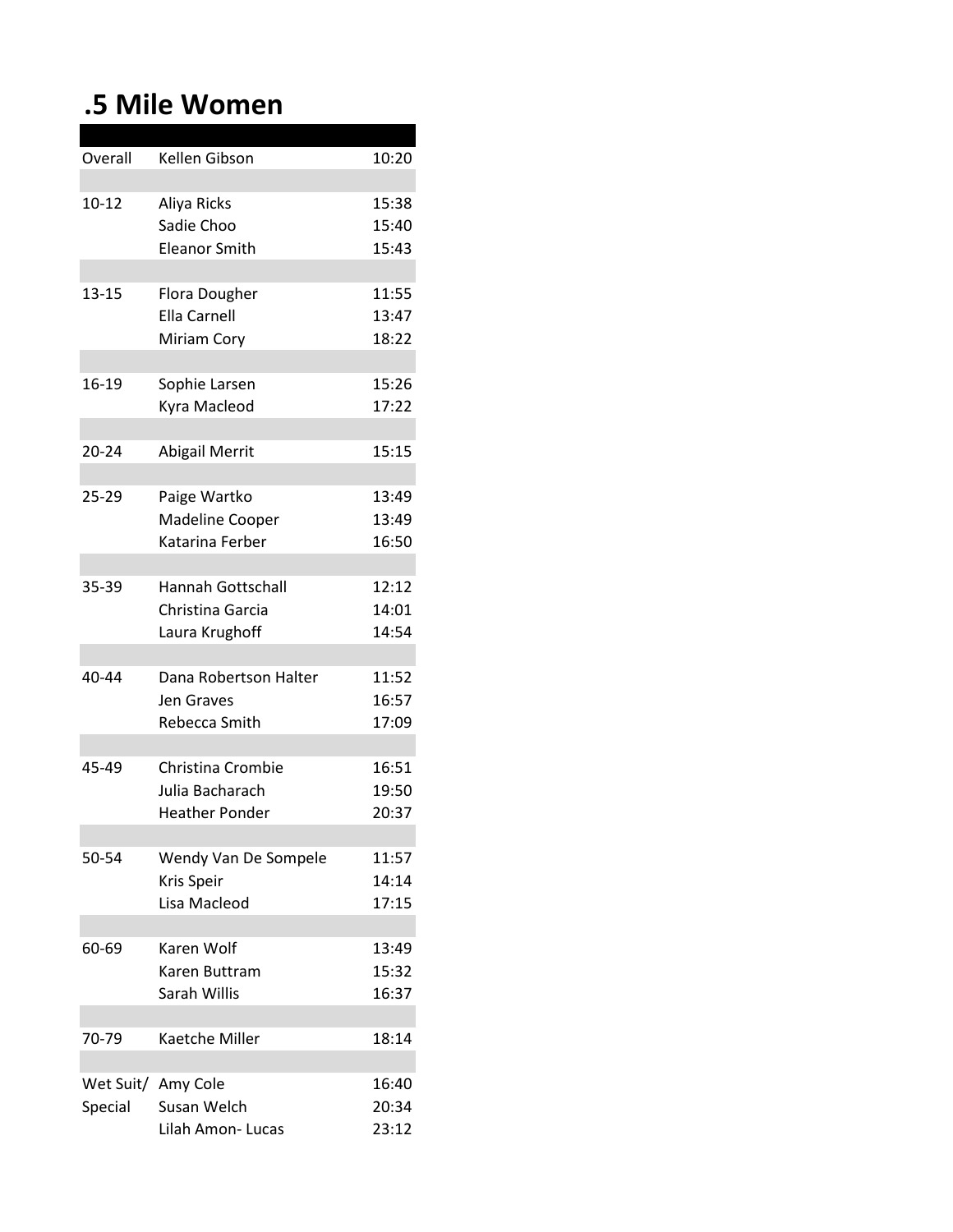Cynthia Schumacher 23:48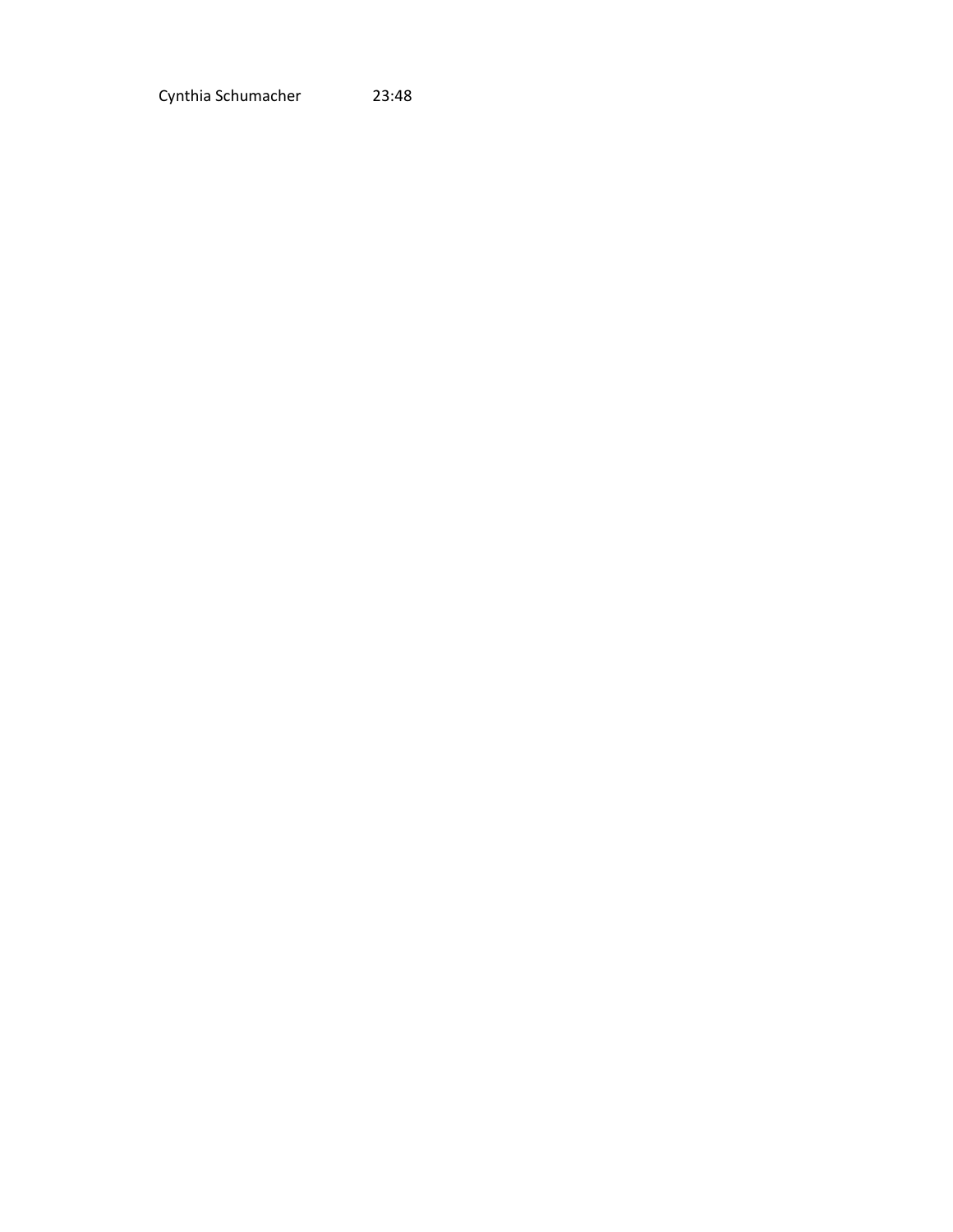# 1 Mile Overall

| Kellen Gibson            | 23:34 |
|--------------------------|-------|
| Alex Goldsein            | 23:53 |
| Michelle McRae           | 24:53 |
| Elijah Dougher           | 24:18 |
| Stephen Freeborn         | 24:18 |
| Ethan Choo               | 24:34 |
| Douglas Portlance        | 24:37 |
| Chad Hagerdorn           | 24:38 |
| Jacquelyn Braggin        | 24:47 |
| John VanVelthuyzen       | 25:11 |
| Daniel Watts             | 26:15 |
| <b>Aeron Sinclaire</b>   | 26:42 |
| Wendy VanDeSompele 26:43 |       |
| Jeffrey Stewart          | 26:47 |
| George Gonzalez          | 26:50 |
| <b>Edward Duong</b>      | 27:01 |
| Eric Beam                | 27:06 |
| Amanda Winans            | 27:07 |
| Dana Robertson- Halter   | 27:13 |
| Mark Nichols             | 27:18 |
| Lianne Birk              | 27:26 |
| James Littlefield        | 27:41 |
| <b>Hannah Gottschall</b> | 27:42 |
| <b>Alex Phillips</b>     | 28:00 |
| John Chappell            | 28:26 |
| Ena Hodzic               | 28:46 |
| <b>Miles Gillis</b>      | 28:57 |
| Joie Hartley             | 29:12 |
| <b>Megan Conklin</b>     | 29:16 |
| Elizabeth Amon           | 29:45 |
| Amelia Carnell           | 29:56 |
| Sarah Merriman           | 29:58 |
| Karen Wolf               | 29:59 |
| <b>Maggie Hooks</b>      | 30:00 |
| <b>Bill Wilson</b>       | 30:01 |
| Christina Garcia         | 30:09 |
| John Wheaton             | 30:11 |
| Larisa Sanchez           | 30:24 |
|                          | 30:30 |
| Kris Speir               |       |
| <b>Julie Cook</b>        | 30:54 |
| Sarah Crow               | 31:15 |
| <b>Brett Buchholz</b>    | 31:23 |
| Jim Burton               | 31:23 |
| Steve Hillman            | 31:24 |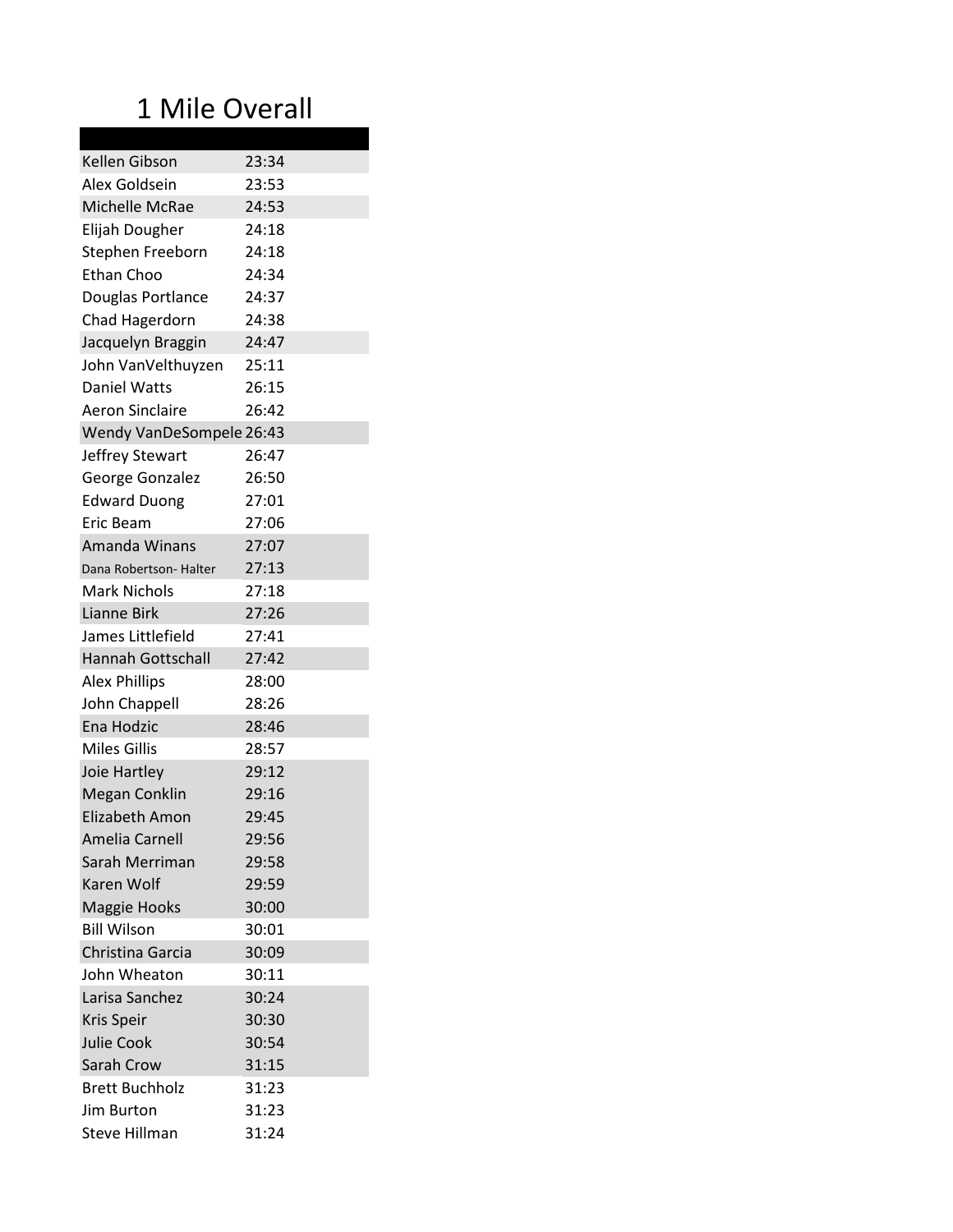| <b>Jeff Crombie</b>      | 31:33   |
|--------------------------|---------|
| <b>Emily White</b>       | 32:12   |
| Angela Eddy              | 32:35   |
| Duong Edwin              | 33:04   |
| Julia Bacharach          | 33:16   |
| Alysha Langlow           | 33:29   |
| Laura Krughoff           | 33:42   |
| <b>Kristin Frazer</b>    | 33:47   |
| Colby Joestein           | 34:06   |
| <b>Ken Paterson</b>      | 34:15   |
| <b>Madeline Cooper</b>   | 34:17   |
| <b>Kelly Glade</b>       | 34:24   |
| <b>Andrew Watts</b>      | 34:28   |
| Karen Buttram            | 34:35   |
| Ron Hansen               | 34:43   |
| Jaakko Soininen          | 34:45   |
| Jasper O'Leary           | 35:02   |
| <b>Rachel Sizer</b>      | 35:21   |
| Mark Weaver              | 35:34   |
| James Ponder             | 35:42   |
| <b>Jen Graves</b>        | 36:08   |
| Brian Winningham         | 37:01   |
| Lisa Nelson              | 37:04   |
| Christina Crombie        | 37:14   |
| <b>Betty Solero</b>      | 37:20   |
| Rebecca Smith            | 37:27   |
| <b>Malcom Carmichael</b> | 37:34   |
| Diane Shaw               | 39:07   |
| Jackson Shaw             | 39:08   |
| <b>Mark Miller</b>       | 40:00   |
| Kenneth Zick             | 40:10   |
| <b>Orion Zick</b>        | 40:11   |
| Nick Ledbetter           | 40:32   |
| <b>Gary Winans</b>       | 41:27   |
| Cathleen Johnston        | 41:59   |
| <b>Bonnie Svejcar</b>    | 42:48   |
| Kelly Keydel             | 47:47   |
| Lori Hughes              | 48:27   |
| Kirby Drawbaugh          | 48:30   |
| Aditya Pande             | 49:51   |
| Cynthia Schumacher       | 51:02   |
| Janice Hoffart           | 1:05:23 |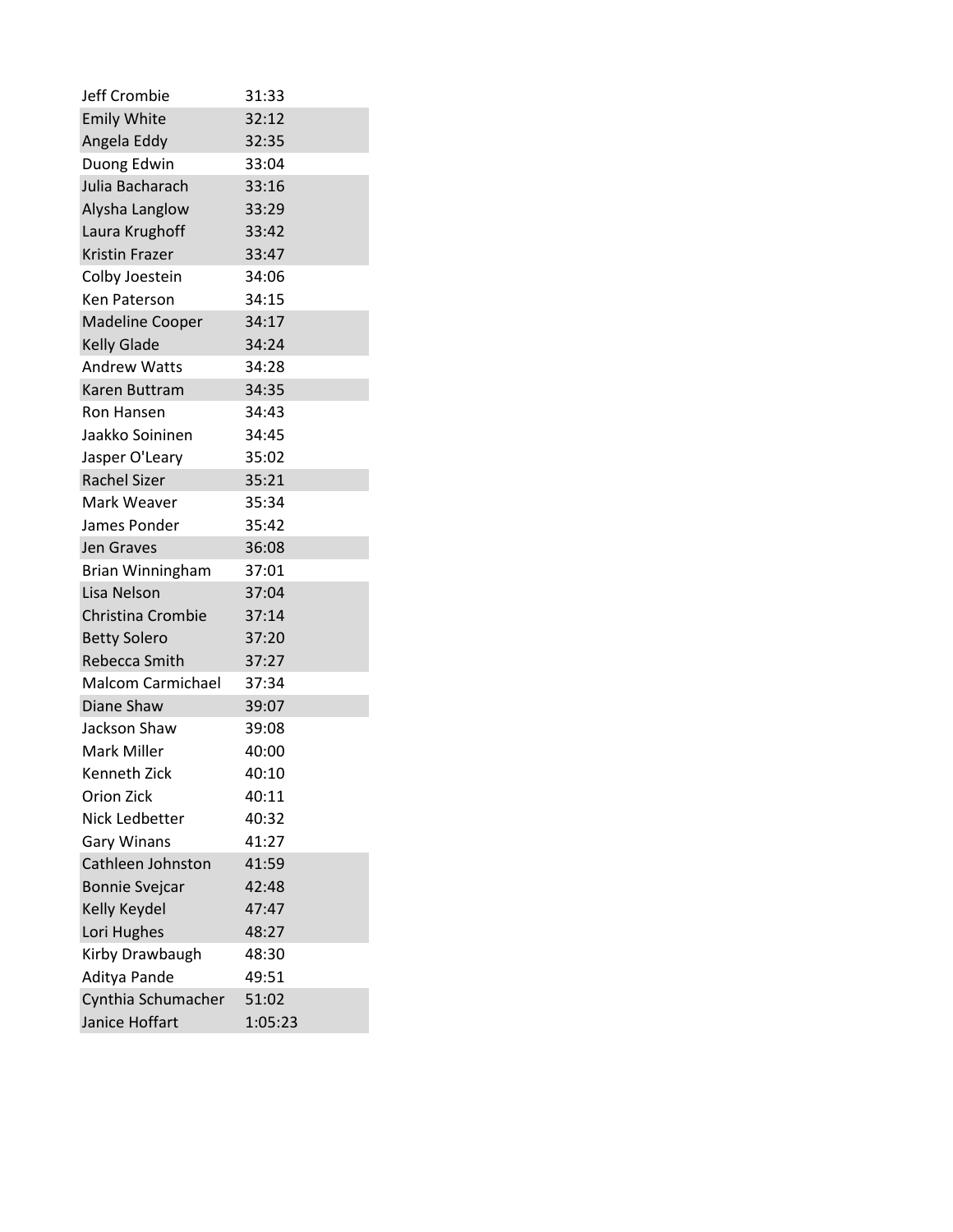#### 0.5 Mile Overall

| Kellen Gibson            | 10:20 |
|--------------------------|-------|
| Chad Hagedorn            | 11:12 |
| <b>Alex Phillips</b>     | 11:50 |
| Dana Robertson- Halter   | 11:52 |
| James Littlefield        | 11:53 |
| <b>Flora Dougher</b>     | 11:55 |
| Wendy Van De Sompele     | 11:57 |
| <b>Hannah Gottschall</b> | 12:12 |
| <b>Aeron Sinclaire</b>   | 12:46 |
| <b>Miles Gillis</b>      | 13:13 |
| <b>Ella Carnell</b>      | 13:47 |
| Paige Wartko             | 13:49 |
| <b>Karen Wolf</b>        | 13:49 |
| Christina Garcia         | 14:01 |
| <b>Kris Speir</b>        | 14:14 |
| Jeff Crombie             | 14:25 |
| <b>Max Willis</b>        | 14:52 |
| Laura Krughoff           | 14:54 |
| <b>Abigail Merritt</b>   | 15:15 |
| Sophie Larsen            | 15:26 |
| <b>Madeline Cooper</b>   | 15:30 |
| Jaakko Soininen          | 15:31 |
| Karen Buttram            | 15:32 |
| Jeff Stroh               | 15:33 |
| Aliya Ricks              | 15:38 |
| Sadie Choo               | 15:40 |
| <b>Eleanor Smith</b>     | 15:43 |
| <b>Katy Smith</b>        | 15:45 |
| <b>Brian Butler</b>      | 15:46 |
| Sarah Willis             | 16:37 |
| Amy Cole                 | 16:40 |
| Neil Hansen              | 16:41 |
| <b>Brad Johnson</b>      | 16:47 |
| <b>Larson Buchholz</b>   | 16:47 |
| <b>Brett Buchholz</b>    | 16:48 |
| Katarina Ferber          | 16:50 |
| Christina Crombie        | 16:51 |
| David Olson              | 16:54 |
| Jen Graves               | 16:57 |
| Rebecca Smith            | 17:09 |
| Lisa Macleod             | 17:15 |
| Kyra Macleod             | 17:22 |
| Efrem Fox- Ostenson      | 17:23 |
| Kaetche Miller           | 18:14 |
| John Scearce             | 18:16 |